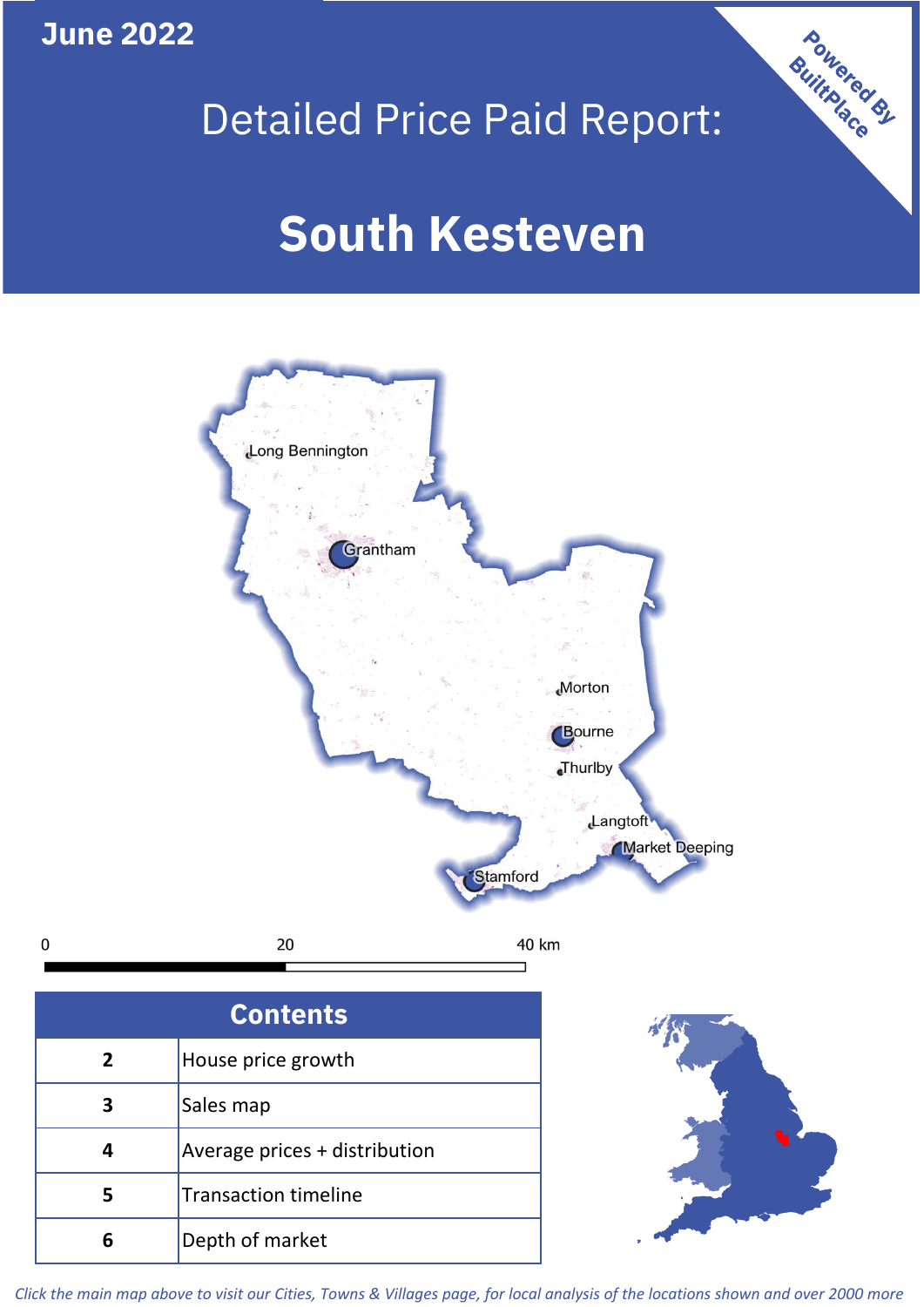## **Headline Data**

|                     | <b>Current level</b> | 3 month  | <b>Annual</b> | 5 year  | 10 year |
|---------------------|----------------------|----------|---------------|---------|---------|
| <b>House prices</b> | £259,917             | 2.9%     | 10.1%         | 32.6%   | 64.7%   |
| <b>Transactions</b> | 2,592                | $-10.1%$ | 22.2%         | $-7.8%$ | 30.2%   |

# **House Price Growth (April 2022 data)**

### *Annual Change in House Prices*



House prices in South Kesteven grew by 10.1% in the 12 months to April 2022 (based on 3-month smoothed data). By comparison national house prices grew by 10.7% and prices in the East Midlands grew by 11.6% over the same period.

South Kesteven house prices are now 44.8% above their previous peak in 2007, compared to +50.1% for the East Midlands and +52.9% across England.



### *Year-To-Date Change in House Prices, December to April*

Local prices have grown by 4.2% in 2022 so far, compared to growth of 6.1% over the same period last year.

### *Source: OS OpenData; UK House Price Index (Contains HM Land Registry data © Crown copyright)*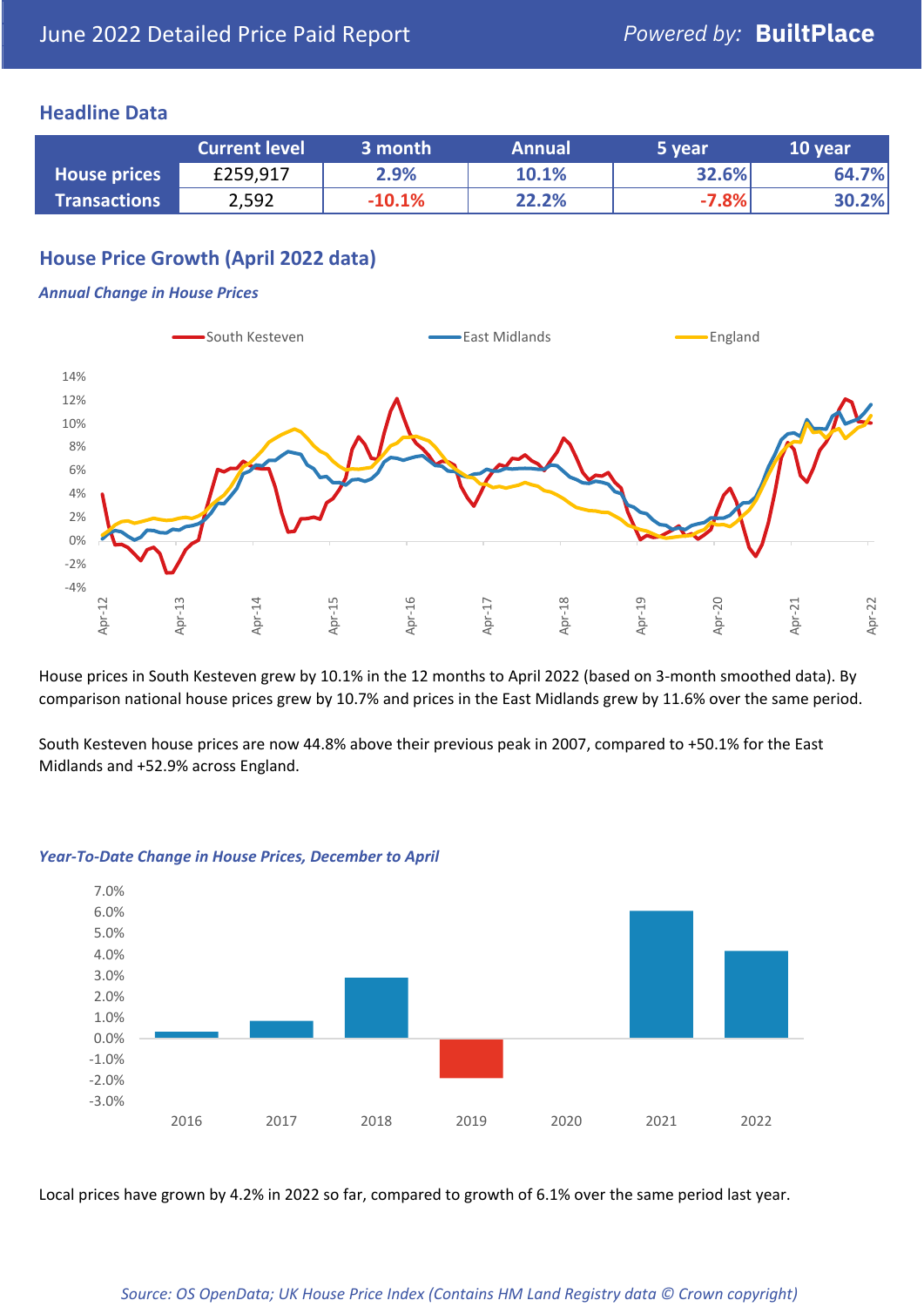# **House Price Map**

*12 months to April 2022*



*Each point is one postcode, coloured by the average value relative to all sales in this local authority (price bands are LA-specific quintiles).*

**Map Key**

| Min      | <b>Max</b> |                            |
|----------|------------|----------------------------|
| Up to    | £158,000   | 1st quintile / lowest 20%  |
| £158,000 | £204,000   | 2nd quintile               |
| £204,000 | £263,000   | 3rd quintile               |
| £263,000 | £355,000   | 4th quintile               |
| £355,000 | and over   | 5th quintile / highest 20% |

## *Source: OS OpenData; UK House Price Index (Contains HM Land Registry data © Crown copyright)*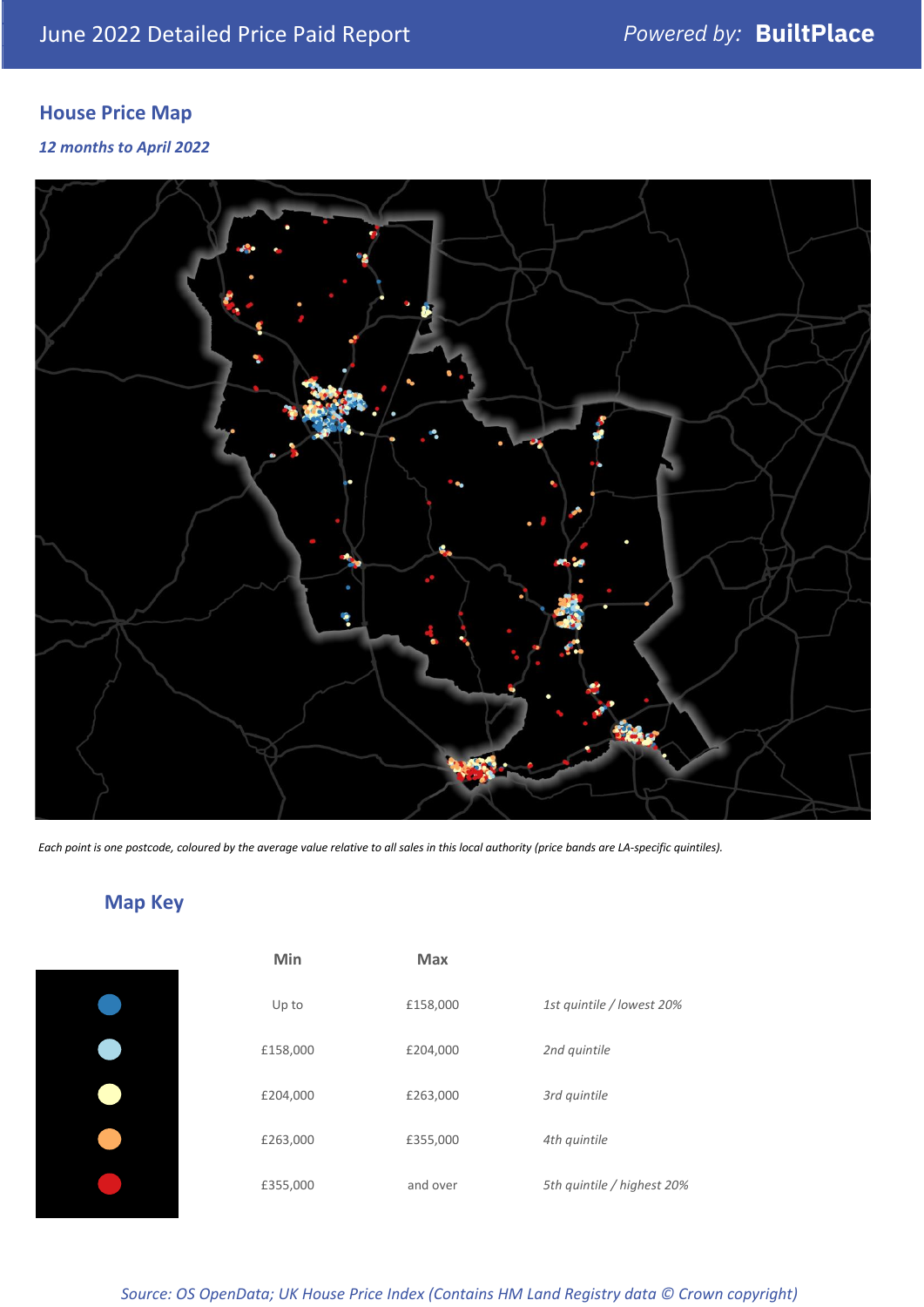# **Average House Price by Property Type**

## *12 months to April 2022*



|                 | <b>New</b>           | <b>Second hand</b> |  |
|-----------------|----------------------|--------------------|--|
| <b>Flat</b>     | No recorded<br>sales | £124,412           |  |
| <b>Terraced</b> | £267,167             | £215,798           |  |
| Semi-detached   | £252,831             | £218,400           |  |
| <b>Detached</b> | £298,131             | £362,208           |  |

# **House Price Distribution by Year**

*All properties, by price band and calendar year (2020 = year to date)*

|                    | 1997 | 2002 | 2007 | 2012 | 2017 | 2019 | 2020 |
|--------------------|------|------|------|------|------|------|------|
| <b>Under £100k</b> | 88%  | 52%  | 11%  | 17%  | 7%   | 4%   | 5%   |
| £100-200k          | 11%  | 37%  | 58%  | 56%  | 45%  | 35%  | 28%  |
| E200-300k          | 1%   | 8%   | 22%  | 17%  | 29%  | 30%  | 35%  |
| £300-400k          | 0%   | 2%   | 6%   | 6%   | 12%  | 17%  | 18%  |
| £400-500k          | 0%   | 1%   | 2%   | 2%   | 4%   | 6%   | 6%   |
| £500k-1m           | 0%   | 0%   | 2%   | 1%   | 4%   | 7%   | 7%   |
| £1-2m              | 0%   | 0%   | 0%   | 0%   | 0%   | 1%   | 1%   |
| <b>Over £2m</b>    | 0%   | 0%   | 0%   | 0%   | 0%   | 0%   | 0%   |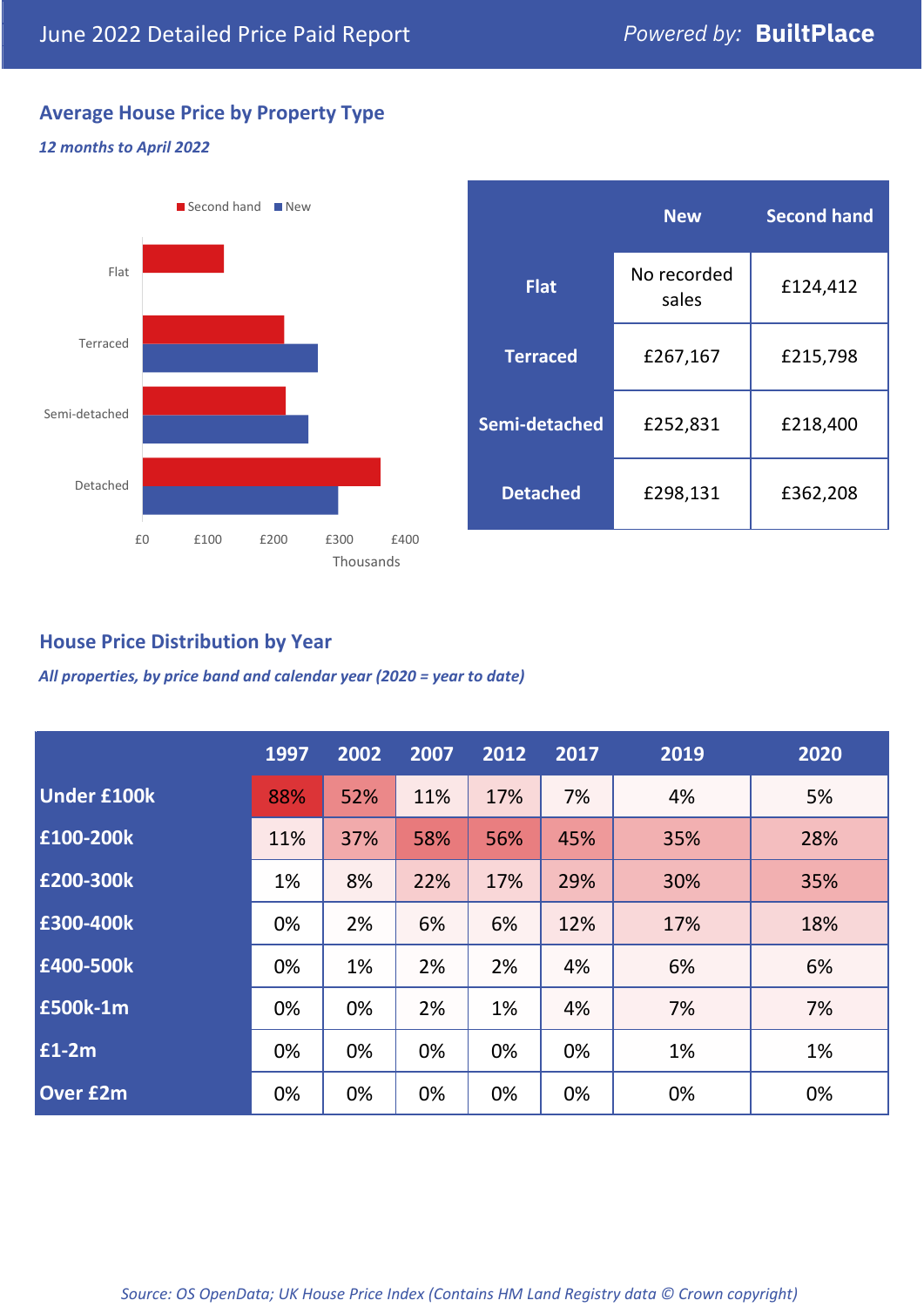# **Transactions (February 2022 data)**

*Annual Transactions, Indexed (2001-05 average = 100)*



There were 2,592 transactions in South Kesteven during the 12 months to February 2022. This is 75% of the average from 2001-05 and suggests activity is below pre-downturn levels.

Transactions in South Kesteven have fallen by 9.6% since 2014, compared to changes of -8.0% for East Midlands and - 7.7% for England.



### *Cash and New Build Sales as % of Total, by Year*

*Note: The data on this page EXCLUDES transactions identified as transfers under a power of sale/repossessions, buy-to-lets (where they can be identified by a mortgage), and transfers to non-private individuals - i.e. it comprises only Land Registry 'A' data.*